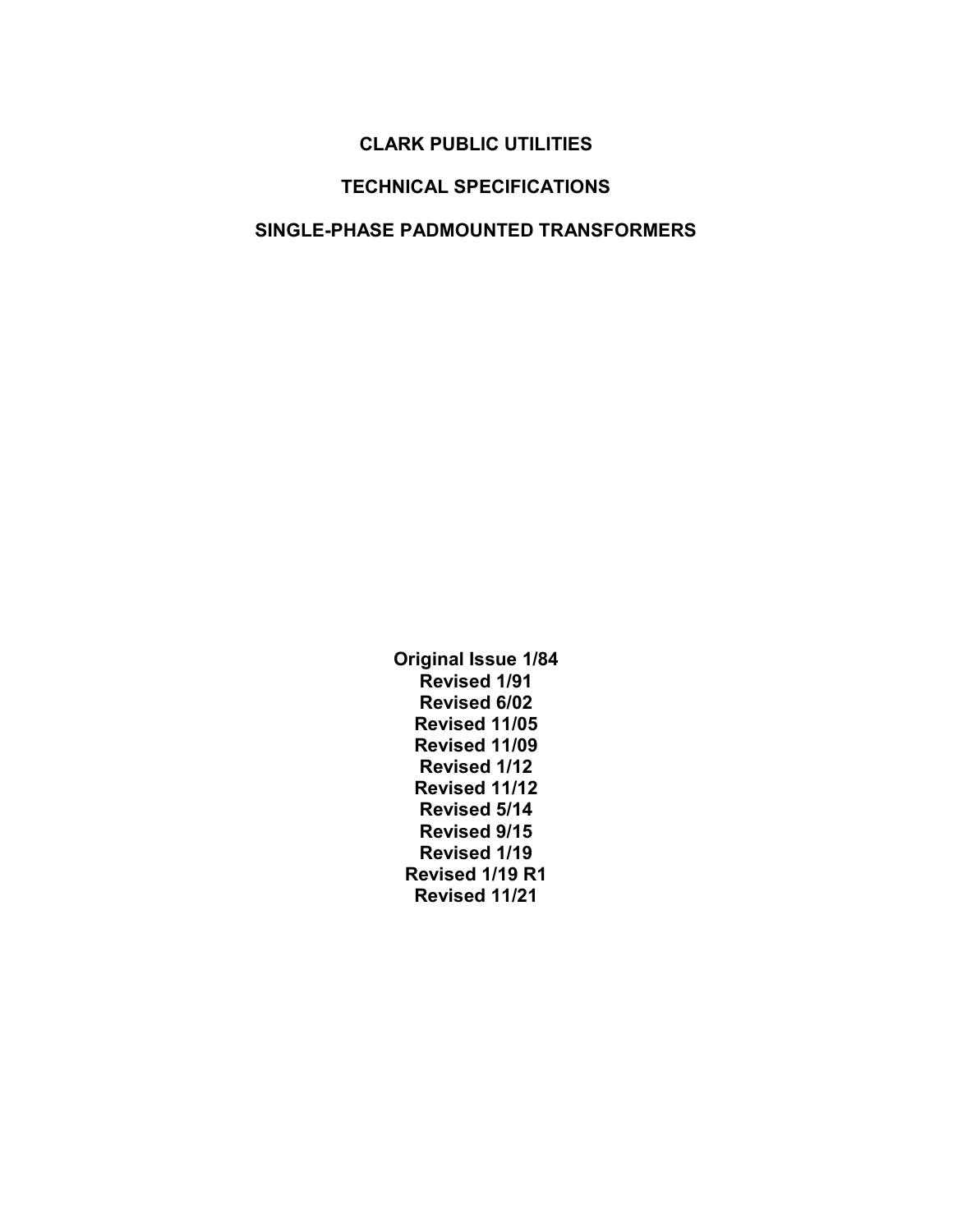### **SPECIFICATIONS** PADMOUNTED SINGLE-PHASE DISTRIBUTION TRANSFORMERS 12470 GRD Y/7200 VOLTS

#### 1.0 Scope

- 1.1 This specification covers new, single-phase, low-profile, deadfront, loopfeed, padmounted transformers for use on a 12.47/7.2 kV multi-grounded wye, 60 Hz distribution system.
- 1.2 Transformers supplied under this specification shall conform to the requirements of the editions listed below, amendments, and supplements of the applicable parts of the following standards, characteristics, definitions, terminology and voltage designations except as otherwise specified herein:

IEEE C57.12.00-2015 IEEE C57.12.28-2014 IEEE C57.12.35-2013 IEEE C57.12.38-2014 IEEE C57.12.70-2000 IEEE C57.12.80-2010 IEEE C57.12.90-2015/Cor 1-2017 IEEE C57.147-2018 IEEE 386-2016 ANSI Z535 (latest edition) NEMA 260-1996 NEMA TR-1-2013

### 2.0 Ratings

- 2.1 All transformers shall have 12470 Grd Y/7200 volt primaries and 240/120 or 480/240 volt secondaries as specified on the description sheets.
- 2.2 kVA ratings shall be 25, 50, 75 or 100kVA as specified on the description sheets.
- 2.3 All primary windings shall be furnished with 4-2½% taps below 100%.

### 3.0 Connectors and Terminals

- 3.1 All units shall have high-voltage, externally-bolted, universal bushing wells with removable studs.
- 3.2 The number, location, and arrangement of the high-voltage connectors and low-voltage terminals shall be as shown in Figure 3 of IEEE C57.12.38.
- 3.3 Loadbreak bushing inserts shall be provided.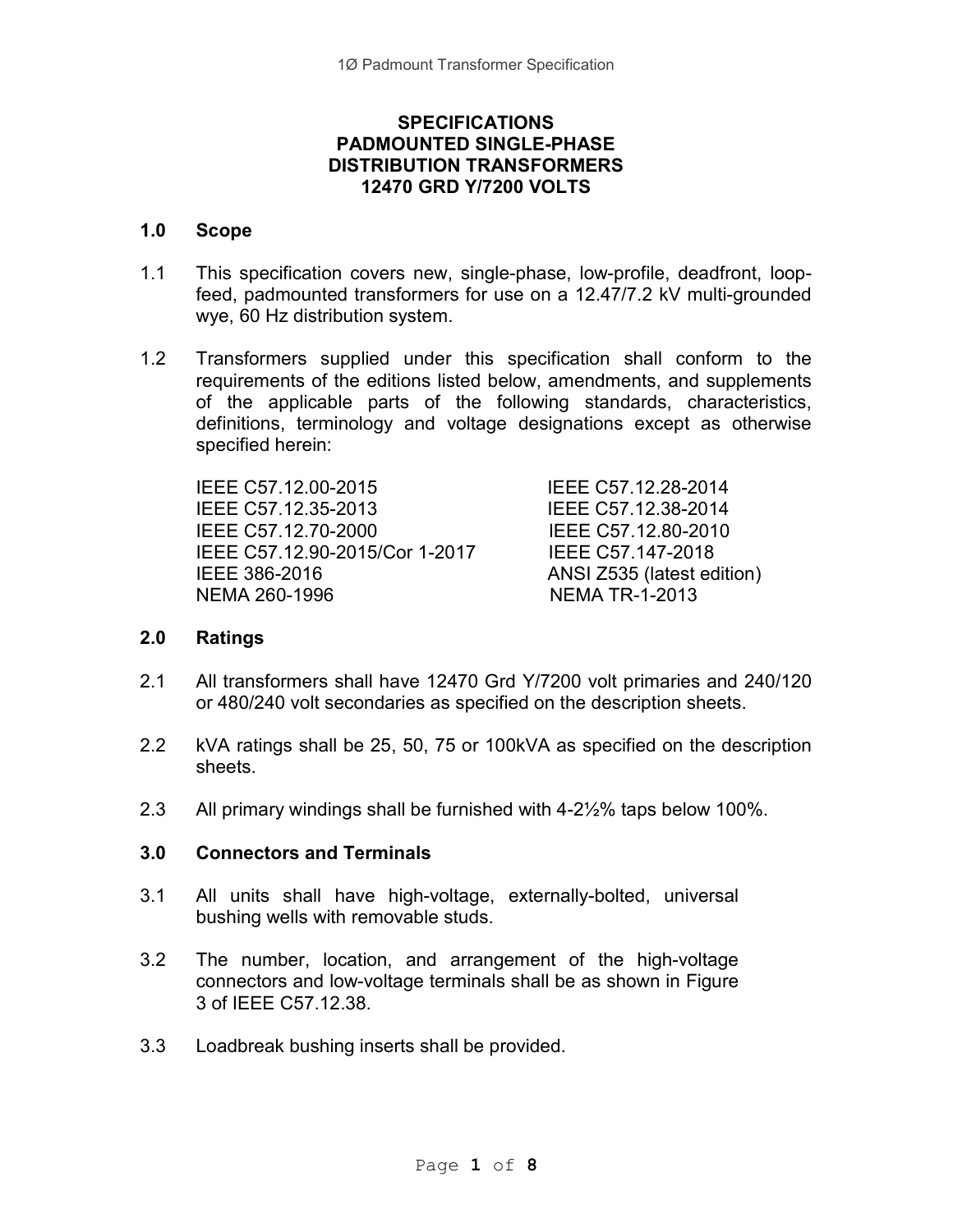- 3.4 There shall be a clear area around all primary bushings so that Cooper/Eaton feed-through inserts can be installed when needed.
- 3.5 The low-voltage bushings shall be externally bolted and have copper-stud terminals on the phase and neutral. Stud size shall be in accordance with IEEE C57.12.38 Figure 7.

### 4.0 Construction Features

- 4.1 The core shall be grain-oriented silicon steel. Amorphous cores will not be accepted.
- 4.2 Transformer rating to be 3" yellow letters on black background mounted 4" above lid handle. Transformers with taps to have the rating suffixed by the letter "T".
- 4.3 All units shall have an externally operated tap changer.
- 4.4 Transformer oil shall be non-PCB containing less than 1 ppm of PCB. Transformer nameplate to be stamped as follows:

### NON-PCB/LESS THAN 1 PPM PCB WHEN MANUFACTURED

Mineral oil or natural ester fluids which meet the requirements of IEEE C57.147, "IEEE Guide for Acceptance and Maintenance of Natural Ester Fluids in Transformers" are acceptable. All transformers may be retro-filled with mineral oil so they shall be designed for mineral oil even if they are supplied with a natural ester fluid.

- 4.5 The bottom and two inches up the sides shall have a coat of coal tar epoxy paint, electrostatic polyester powder coat, or equivalent approved by CPU Standards Engineer, applied to the bare metal to a dry film thickness of 5 mils minimum.
- 4.6 A removable front sill such that the transformer can be lifted, skidded, or slid into place on the mounting pad without disturbing the high- or low-voltage cables.
- 4.7 A fully insulated low-voltage neutral terminal and a ground pad on the outer surface of the tank.
- 4.8 A removable ground strap, sized for the rating of the transformer, connected between the low-voltage neutral bushing and the tank.
- 4.9 Stainless steel hinges.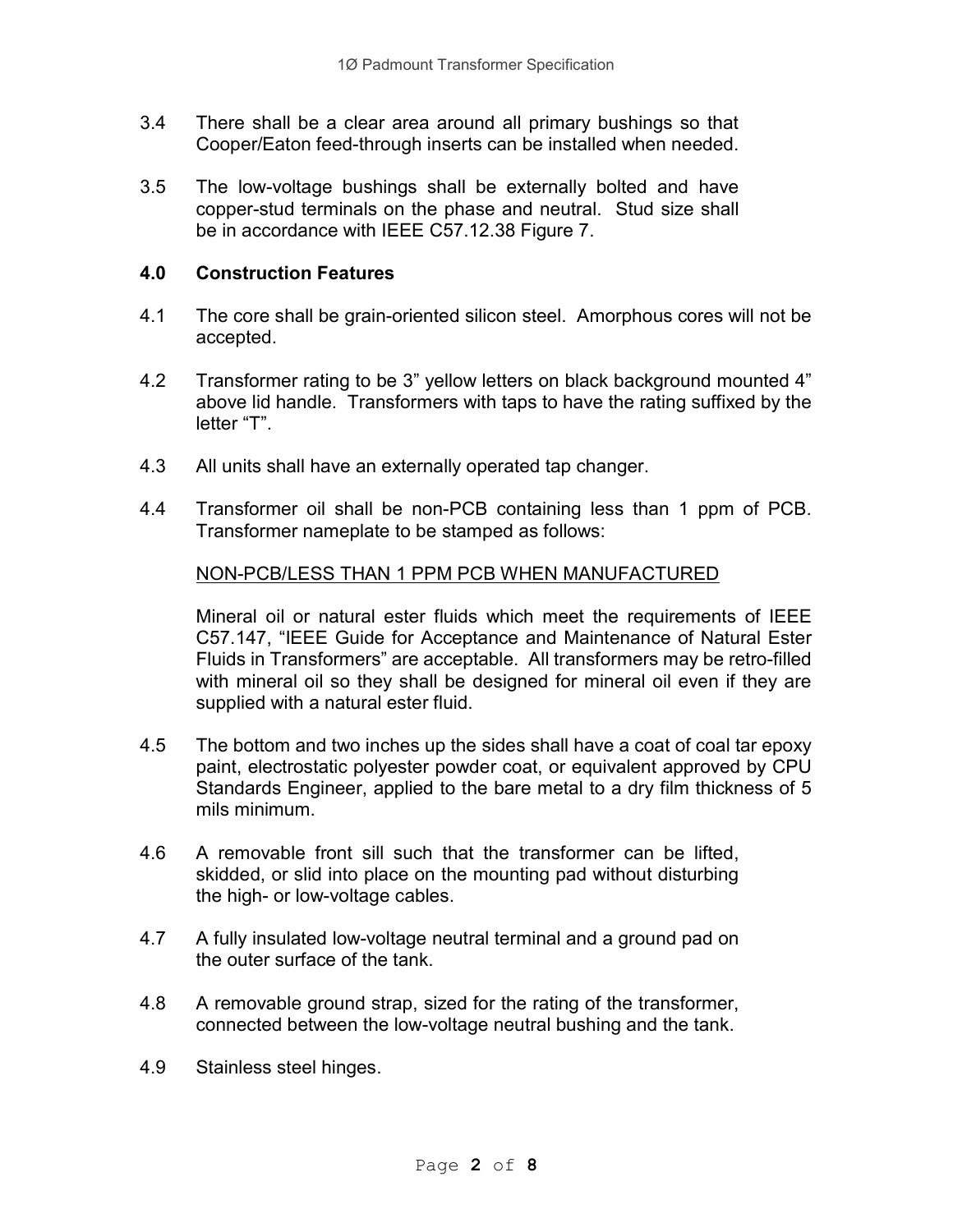- 4.10 Stainless steel pins.
- 4.11 Pentahead bolt in a recessed cup as per IEEE C57.12.28 Section 4.1.8 and Figure 1.
- 4.12 A pressure-relief valve with the characteristics as described in IEEE C57.12.38 Section 11.
- 4.13 All 25kVA, 50kVA and 75kVA padmount transformers shall meet the following dimensions:

|        | <b>Minimum</b> | <b>Maximum</b> |
|--------|----------------|----------------|
| Height | 24"            | n/a            |
| Width  | 34"            | 38"            |
| Depth  | n/a            | 38.5"          |

 All 100kVA padmount transformers shall meet the following dimensions:

|        | <b>Minimum</b> | <b>Maximum</b> |
|--------|----------------|----------------|
| Height | 24"            | n/a            |
| Width  | 34"            | 38"            |
| Depth  | n/a            | 44"            |

### 5.0 Short Circuit Current

- 5.1 All transformers rated 25, 50 and 75 kVA shall have maximum line-toground and line-to-line short circuit current of 10,000 amps symmetrical at the external low-voltage bushing terminals. All 100 kVA transformers shall have a maximum 14,000-amp symmetrical short circuit current line-toground and line-to-line at the external low-voltage bushing terminals. These limits shall be based upon the assumption that the high-voltage bushing terminals are an infinite short circuit current source.
- 5.2 The maximum and minimum %Z for each kVA size with 240/120v lowvoltage bushings shall be as follows:

| <b>kVA</b> | Max %Z | Min $%Z$ |
|------------|--------|----------|
| 25         | 2.0    | 1.04     |
| 50         | 3.0    | 2.08     |
| 75         |        | 3.13     |
| 100        |        | 2.98     |

For kVA sizes with 480/240v low-voltage bushings, industry standards are acceptable.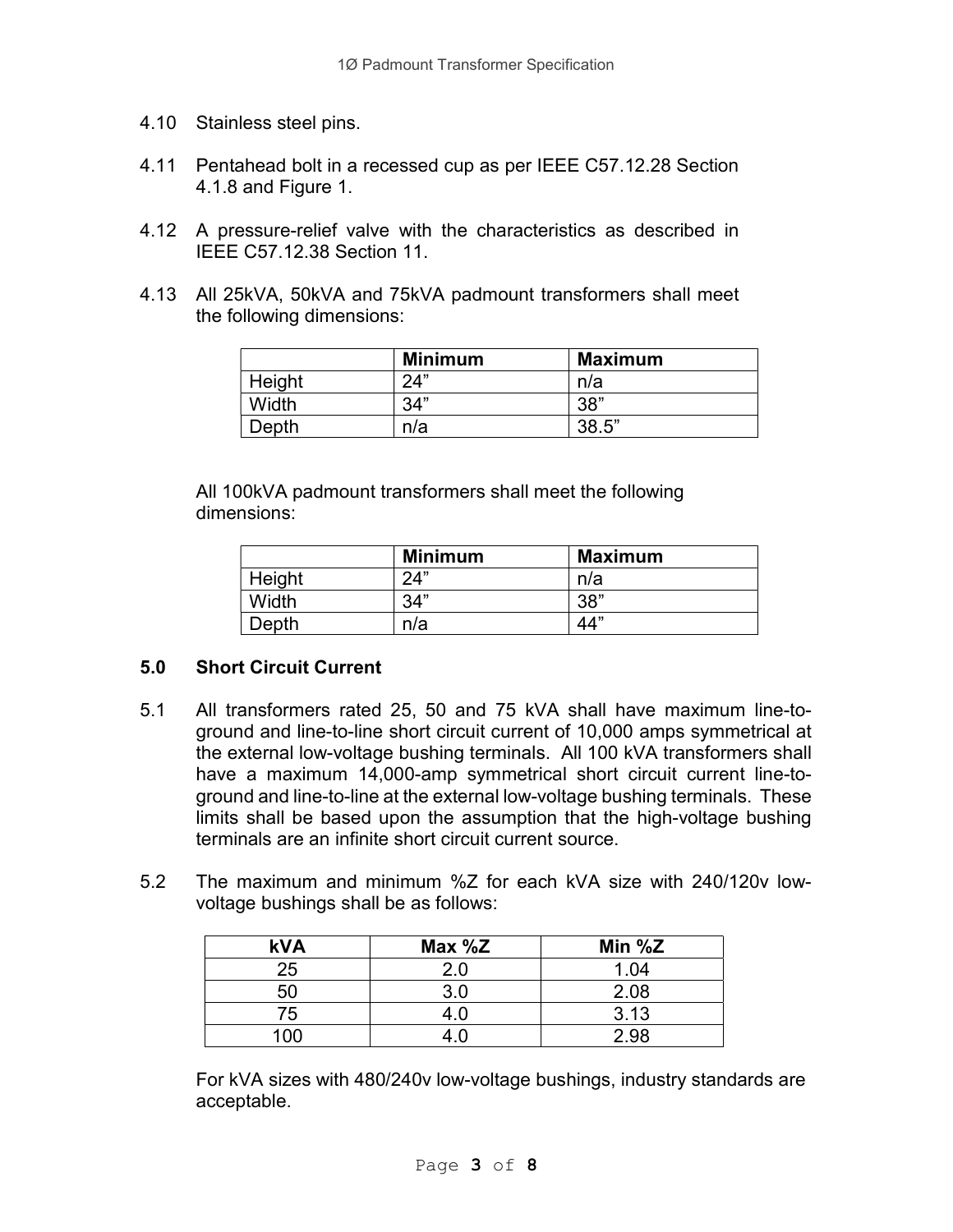# 6.0 Fusing

6.1 All transformers shall be equipped with only RTE/Cooper/Eaton flappervalve Bay-O-Nets with 4000-series fuses and shall be equipped with either RTE/Cooper/Eaton series 300 isolation links or Howard Industries isolation links. Each Bay-O-Net shall have a drip shield below it and arranged to prevent oil from dripping onto elbow terminators or cables. Fuse links shall be furnished and installed as follows:

| <b>kVA</b> | <b>Primary Fuse</b>  | <b>Isolation Link</b>  |
|------------|----------------------|------------------------|
| 25         | Cooper               | Cooper 3001861A02      |
|            | 4000358C05           | Howard 0066-002812-812 |
| 50         | Cooper               | Cooper 3001861A03      |
|            | 4000358C08           | Howard 0066-002812-813 |
| 75         | Cooper               | Cooper 3001861A05      |
|            | 4000358C10           | Howard 0066-002812-815 |
| 100        | Cooper<br>4000358C10 | Cooper 3001861A05      |
|            |                      | Howard 0066-002812-815 |

6.2 All units shall have provisions for storing one spare replacement fuse link in a moisture-proof container and one link of the proper size shall be included.

# 7.0 Maximum Losses

7.1 Losses shall not exceed the values shown on the following table. No-load (core) and load (copper) losses shall be independent of each other. No combining or averaging is acceptable.

| <b>kVA</b> | No-load (watts)* | Load (watts)* |
|------------|------------------|---------------|
| 25         | 80               | 245           |
| 50         | 115              | 495           |
| 75         | 174              | 600           |
| 100        | 149              | 1045          |

### 1Ø Padmount Transformer Maximum Losses

\* No-load losses calculated at 20° C and load losses at 85° C. All loss values are based upon the maximum values from bid data for 1990 through 2005.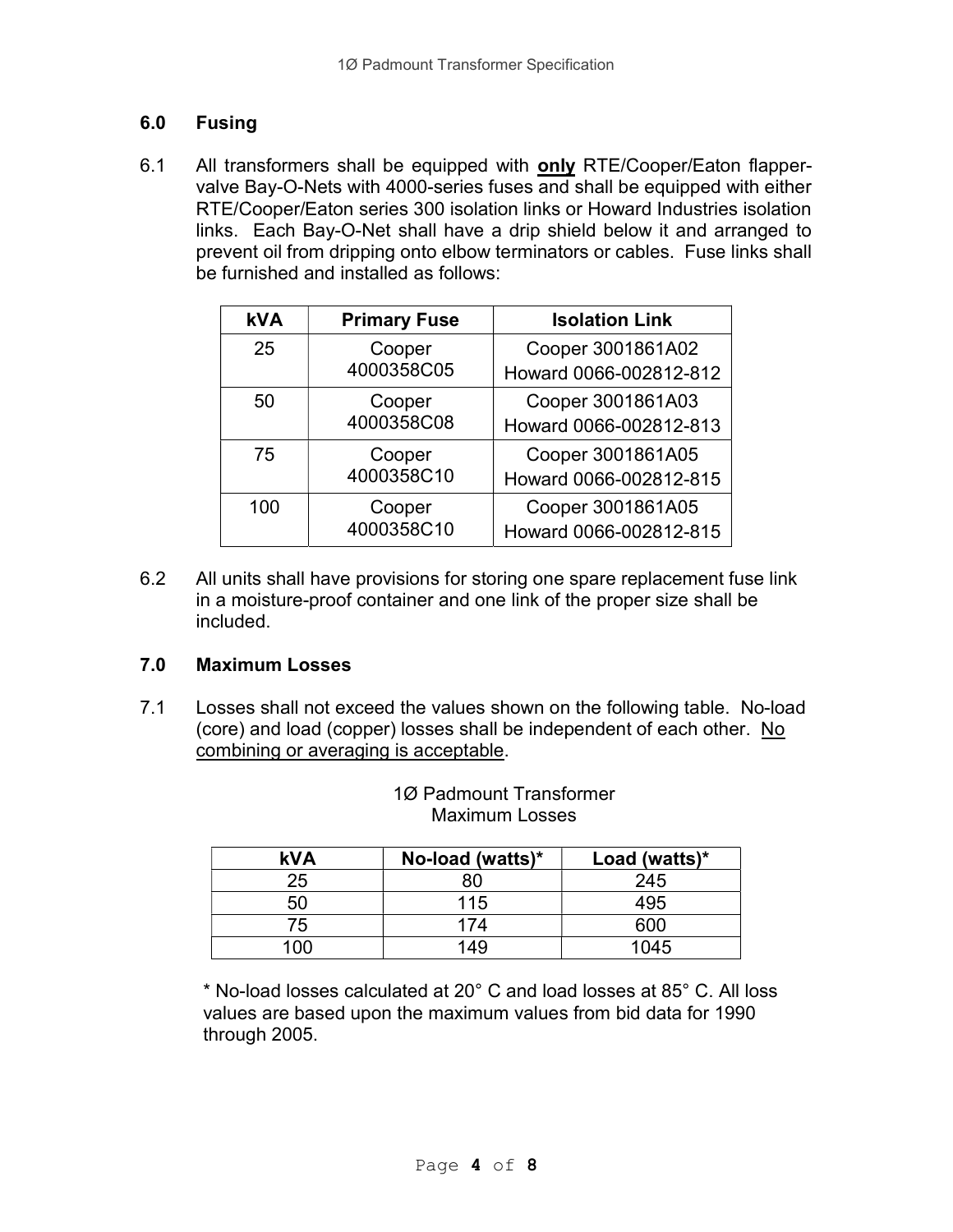- 7.2 CPU does not specify efficiencies. It is expected that the transformer manufacturer will meet whatever the current DOE efficiencies are without exceeding the maximum losses as outlined in this section.
- 7.3 Transformers Purchased by Contractors
	- 7.3.1 Certified loss data on all transformers will be required from contractors during the installation inspection for review and approval before the facility will be accepted and energized.
	- 7.3.2 Transformers which exceed maximum losses for each kVA as outlined in the table above will be subject to loss dollar penalties on losses over the maximum. Cost of losses will be \$4,277/kW noload (core) and \$2,007/kW load (copper) for 1Ø units.
- 7.4 Transformers Purchased by Clark Public Utilities
	- 7.4.1 Clark Public Utilities will evaluate losses on all bids and quotes. However, all designs must not exceed the maximum losses in the table above. Certified loss data on all transformers will be required for each shipment of transformers. Transformers which exceed the design losses quoted will be subject to loss dollar penalties. Cost of losses will be \$4,277/kW no-load (core) and \$2,007/kW load (copper) for 1Ø units.

# 8.0 Nameplate and Barcoding

- 8.1 In addition to the IEEE standard nameplate information, the nameplate shall show
	- 1. The maximum low voltage, line-to-ground, short circuit current. It shall be stamped "Max. LV L-G Isc = xxxx" where "xxxx" is the actual maximum Isc,
	- 2. total weight, and
	- 3. gallons of oil.
- 8.2 Each nameplate shall have a permanent barcode as outlined in IEEE C57.12.35 Section 4.2.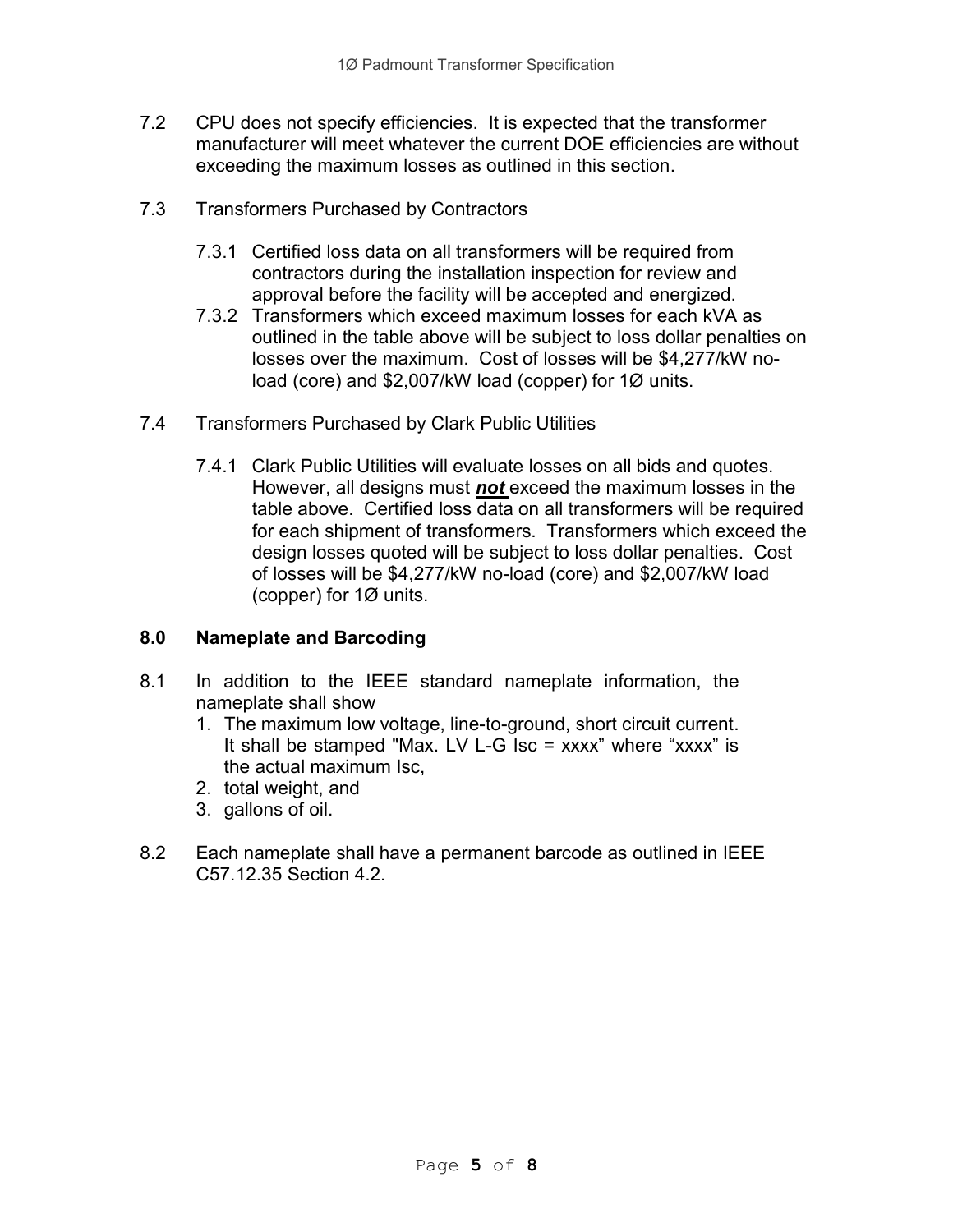# 9.0 Shipping Pallets

- 9.1 All shipping pallets shall have the following general requirements:
	- 9.1.1 The minimum clearance for lift truck forks shall be 3 inches.
	- 9.1.2 Two-way access is acceptable. Four-way access is preferred.
	- 9.1.3 Pallet strength and design shall be adequate to contain the load for which it is intended. Stackable pallets are acceptable as long as they protect the paint and transformers from shipping damage. Double stacking is the maximum allowed.
	- 9.1.4 Materials or equipment shall be secured to pallets with suitable bands, bolts, screws, or nails.
- 9.2 Returnable Shipping Pallets
	- 9.2.1 Returnable shipping pallets shall be adequately marked to identify the owner and return location.
	- 9.2.2 No environmentally harmful substance shall leach from or be abradable from the pallets.
- 9.3 Non-Returnable Shipping Pallets
	- 9.3.1 Non-returnable shipping pallets shall be biodegradable.
	- 9.3.2 Non-returnable shipping pallets shall be made with natural wood, dimensional lumber, and metal nails, screws, or bolts.
	- 9.3.3 No adhesive or non-metal fastening will be permitted.
	- 9.3.4 No paint is allowed.
	- 9.3.5 No composite materials such as, but not limited to, plywood, particle board, flake board, or paper products are acceptable.
	- 9.3.6 No plastics are acceptable.
- 9.4 It shall be the responsibility of the vendor to deliver all transformers free from mechanical or electrical damage and/or damage to the paint system.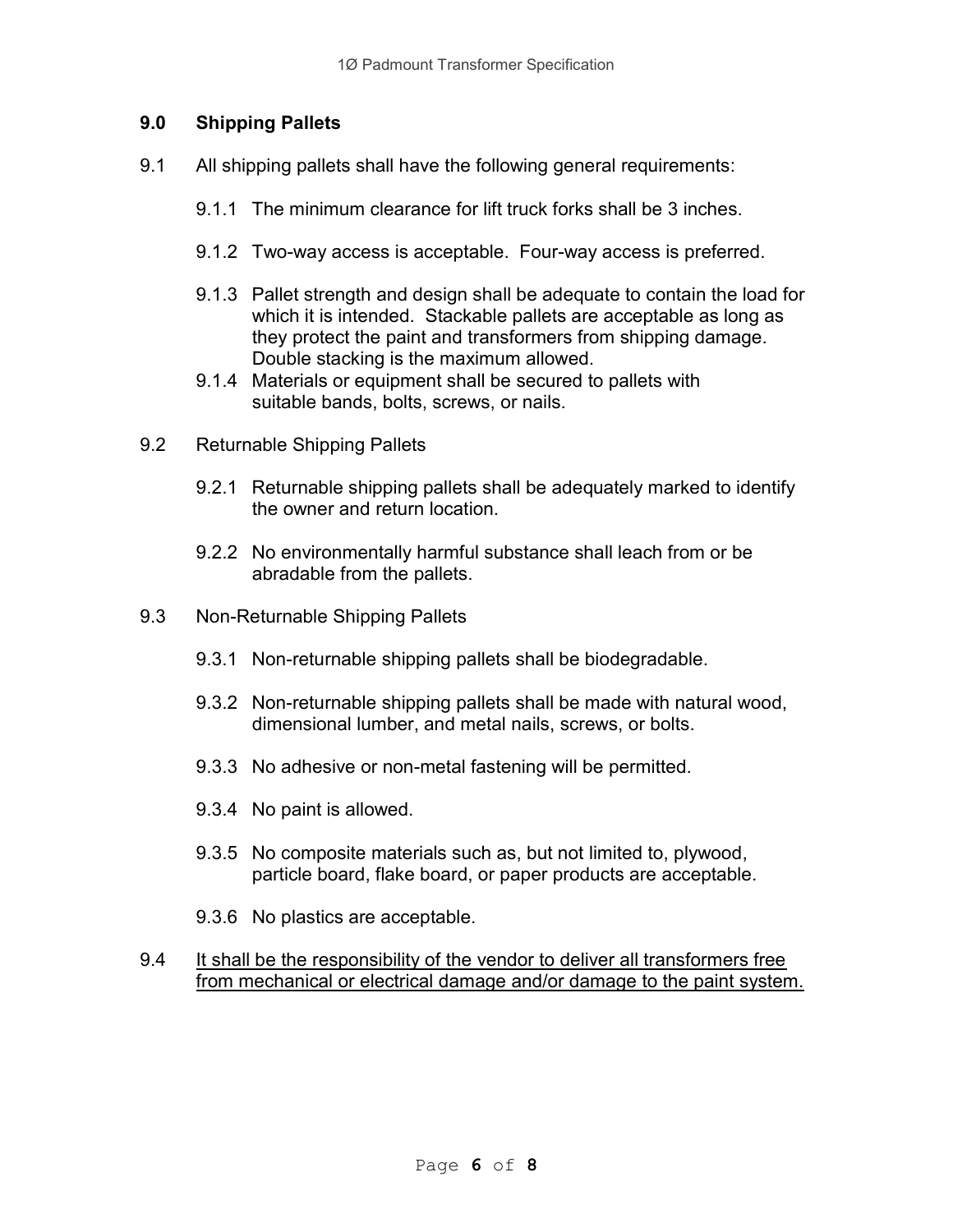# 10.0 ANSI Z535 Safety Labels

 Clark Public Utilities will provide its own custom "danger" and "warning" labels which will be placed on the transformers in the Clark Public Utilities' warehouse once they are received. The transformer manufacturer does not need to provide these labels.